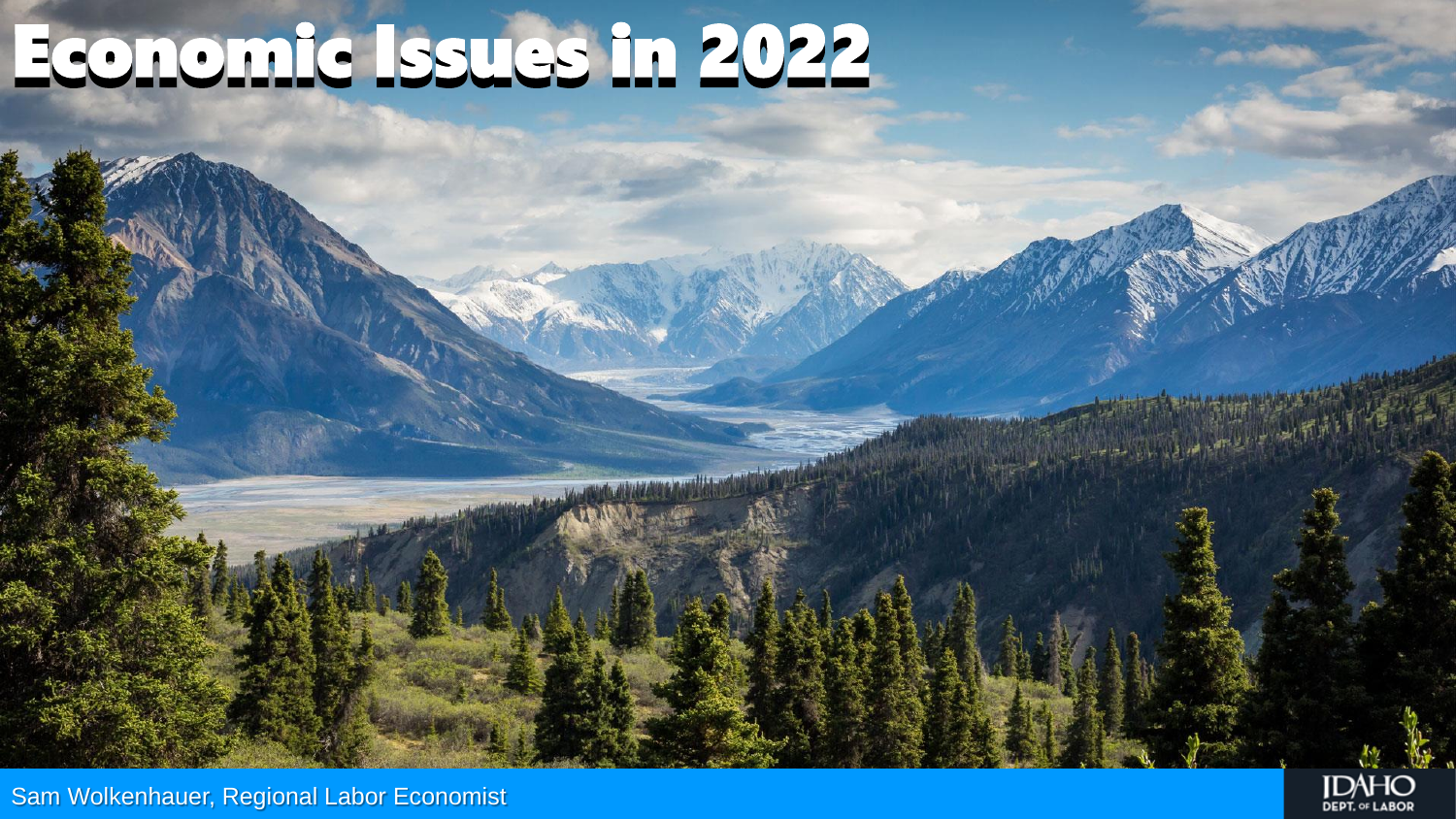## **Topics for Today**

Returning to a world of physical limitations

• Demographics •Supply Constraints

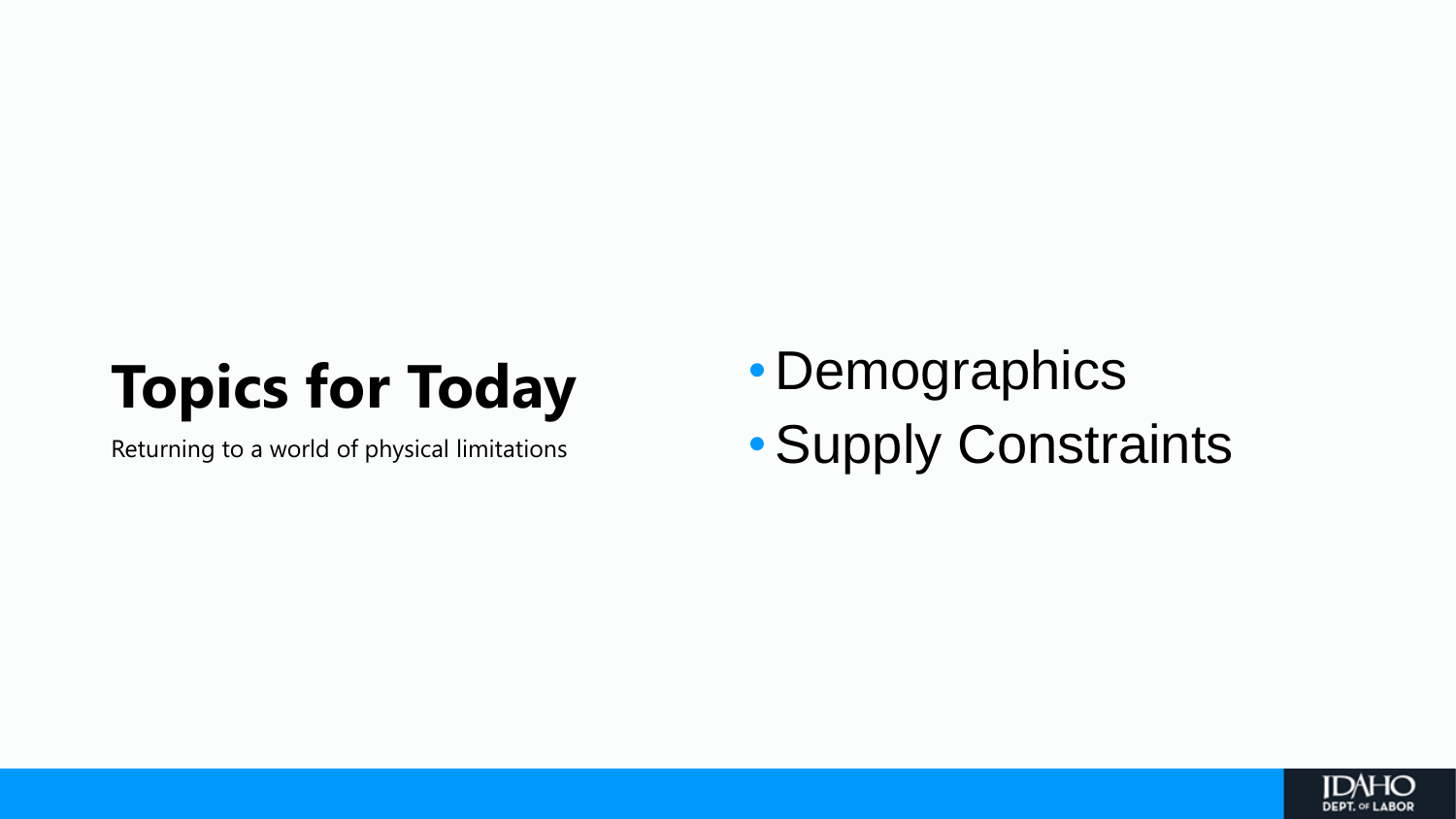

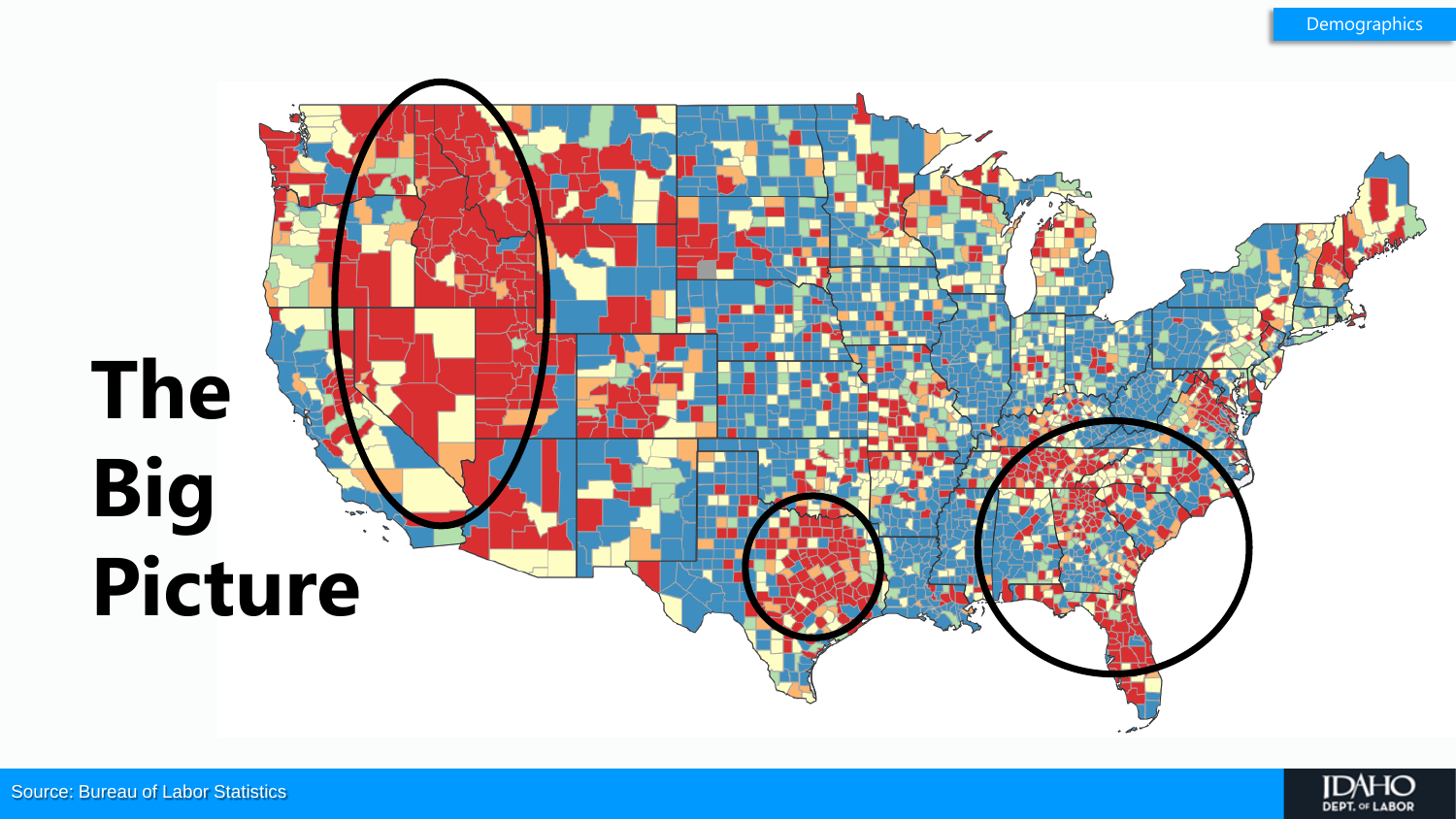

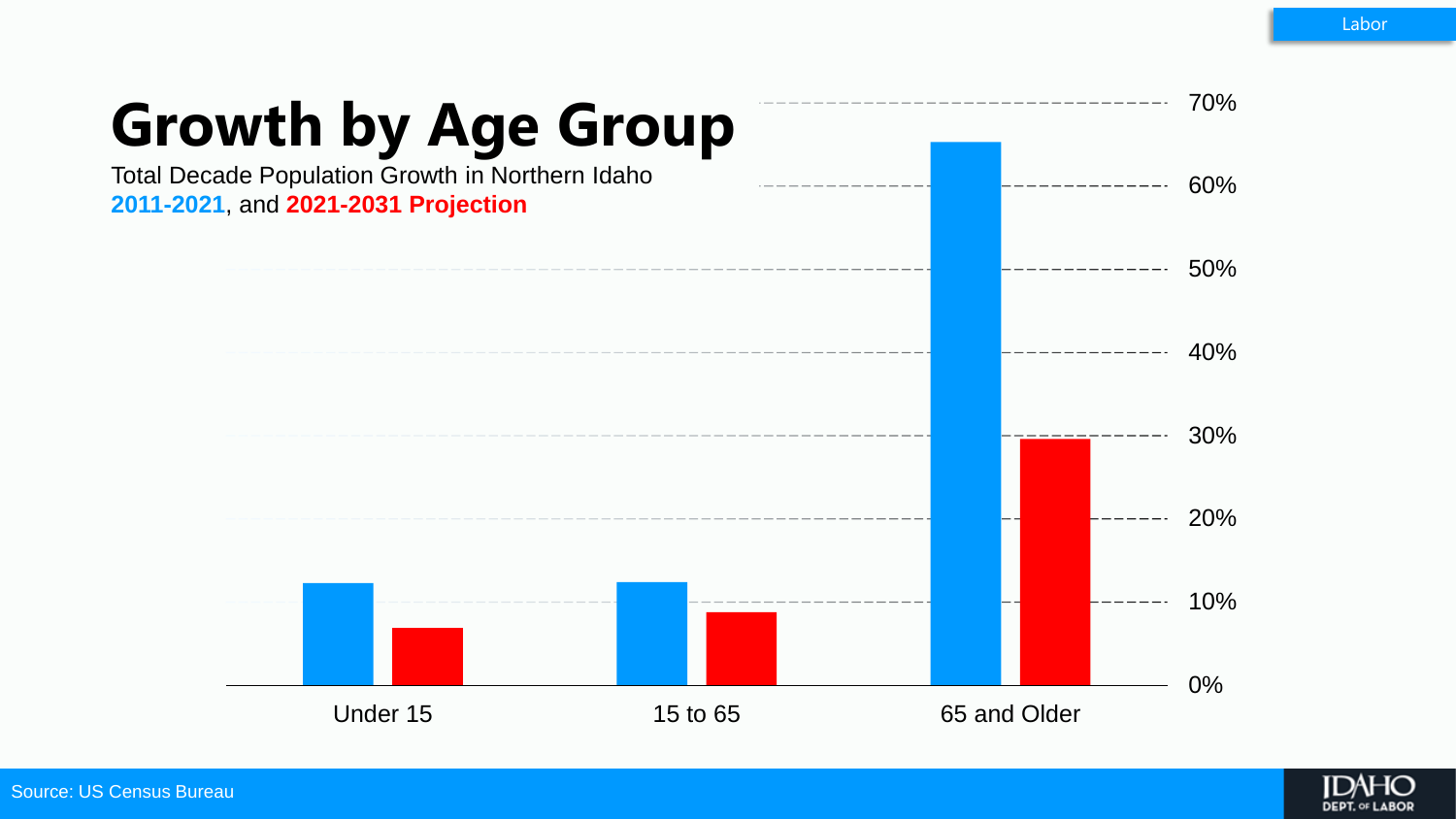

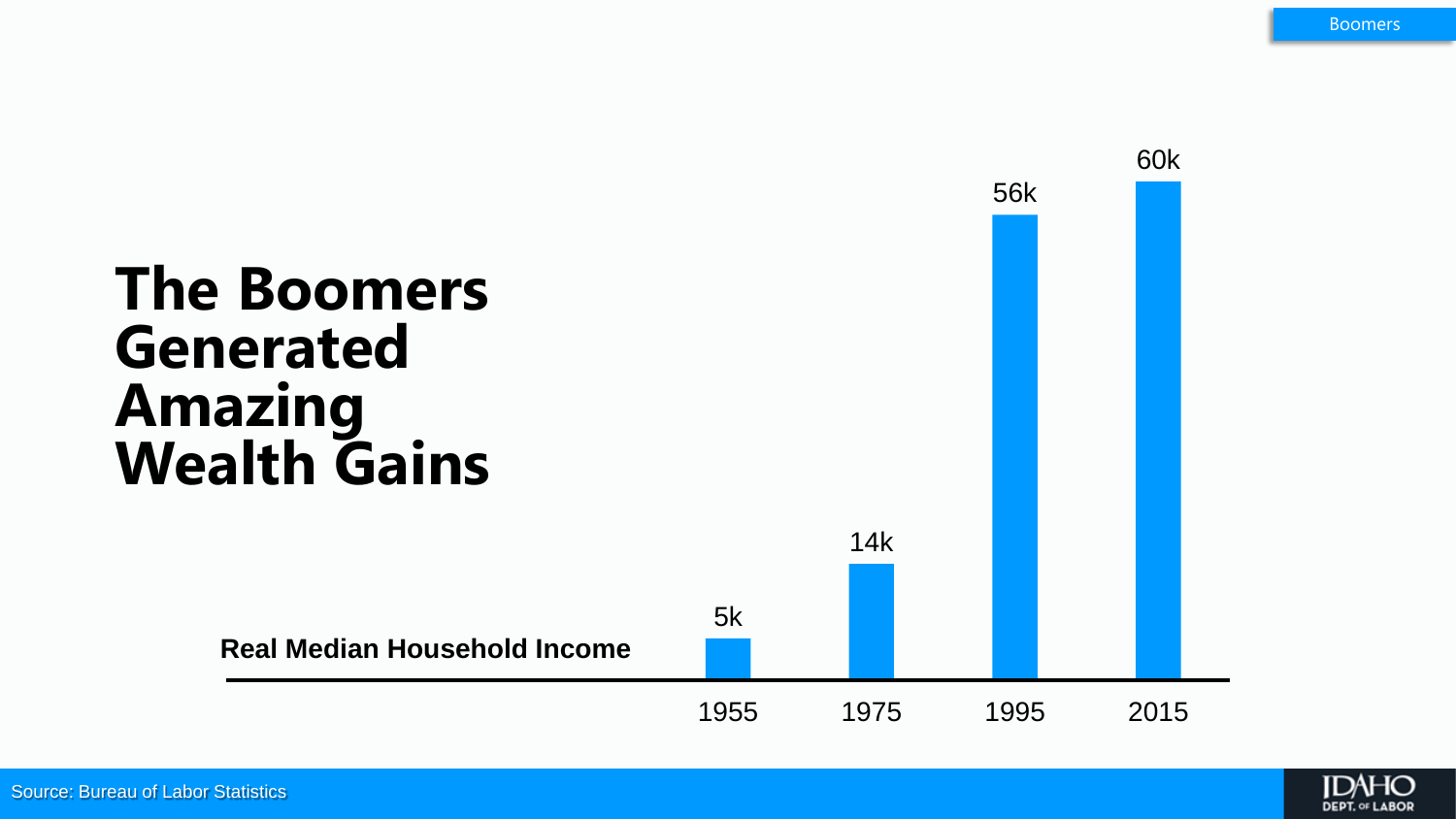70%

# **The Shifting Wealth Profile**

Share of National Real Estate owned by **Under 55** and **55 and Older**



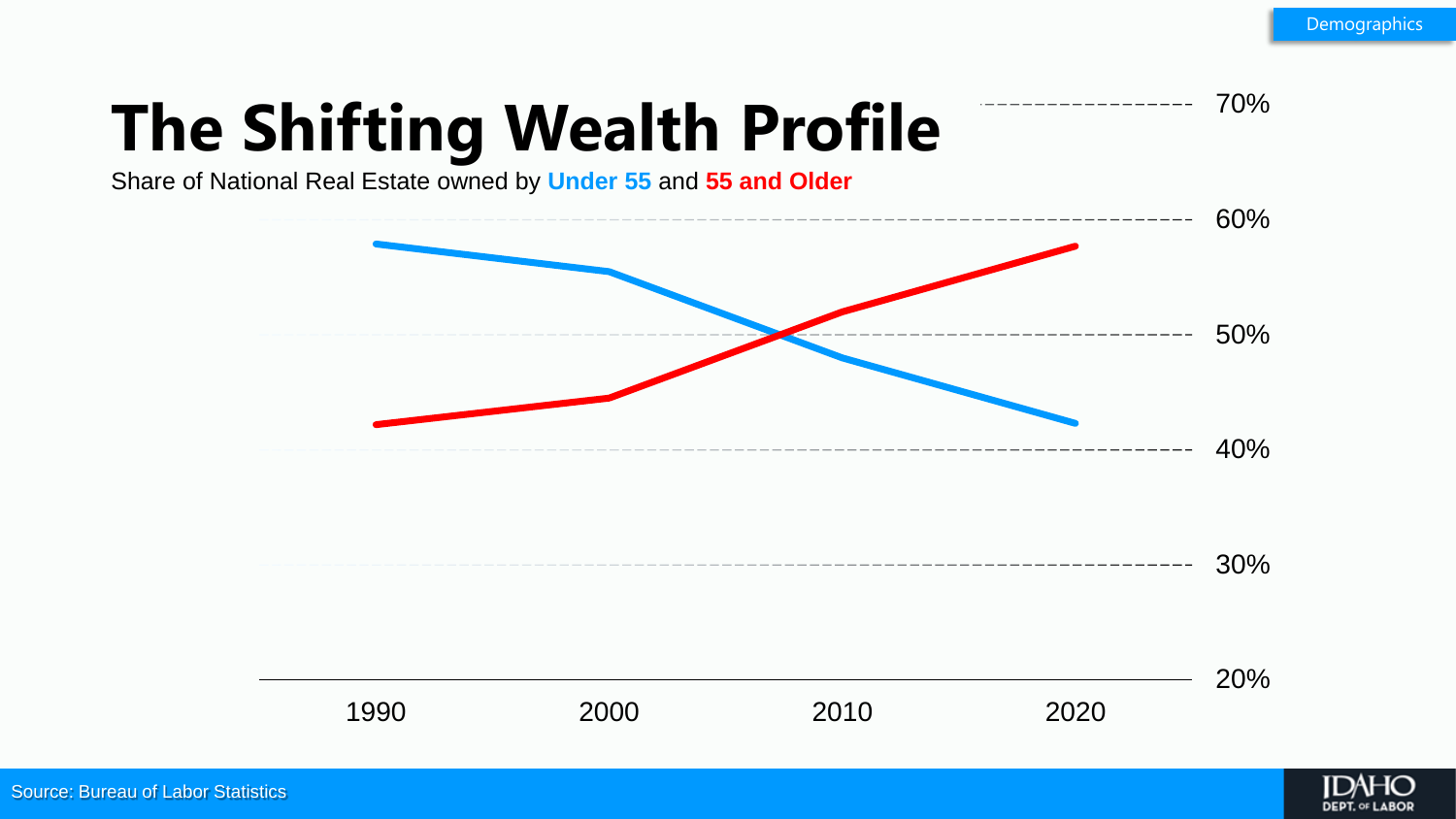72%

74%

#### **Labor Force Participation**

Labor Force as a Share of Adult Population in Idaho



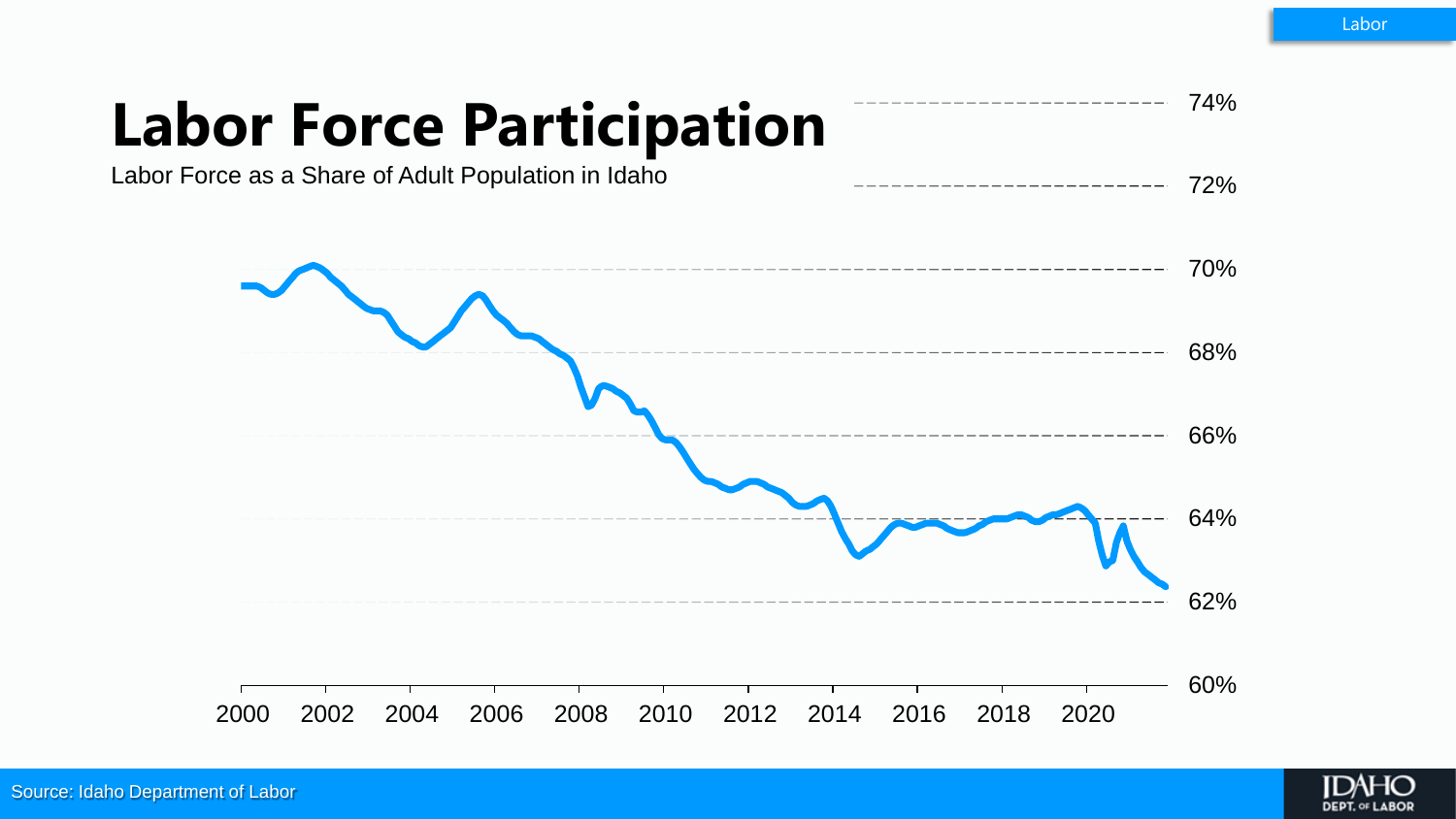

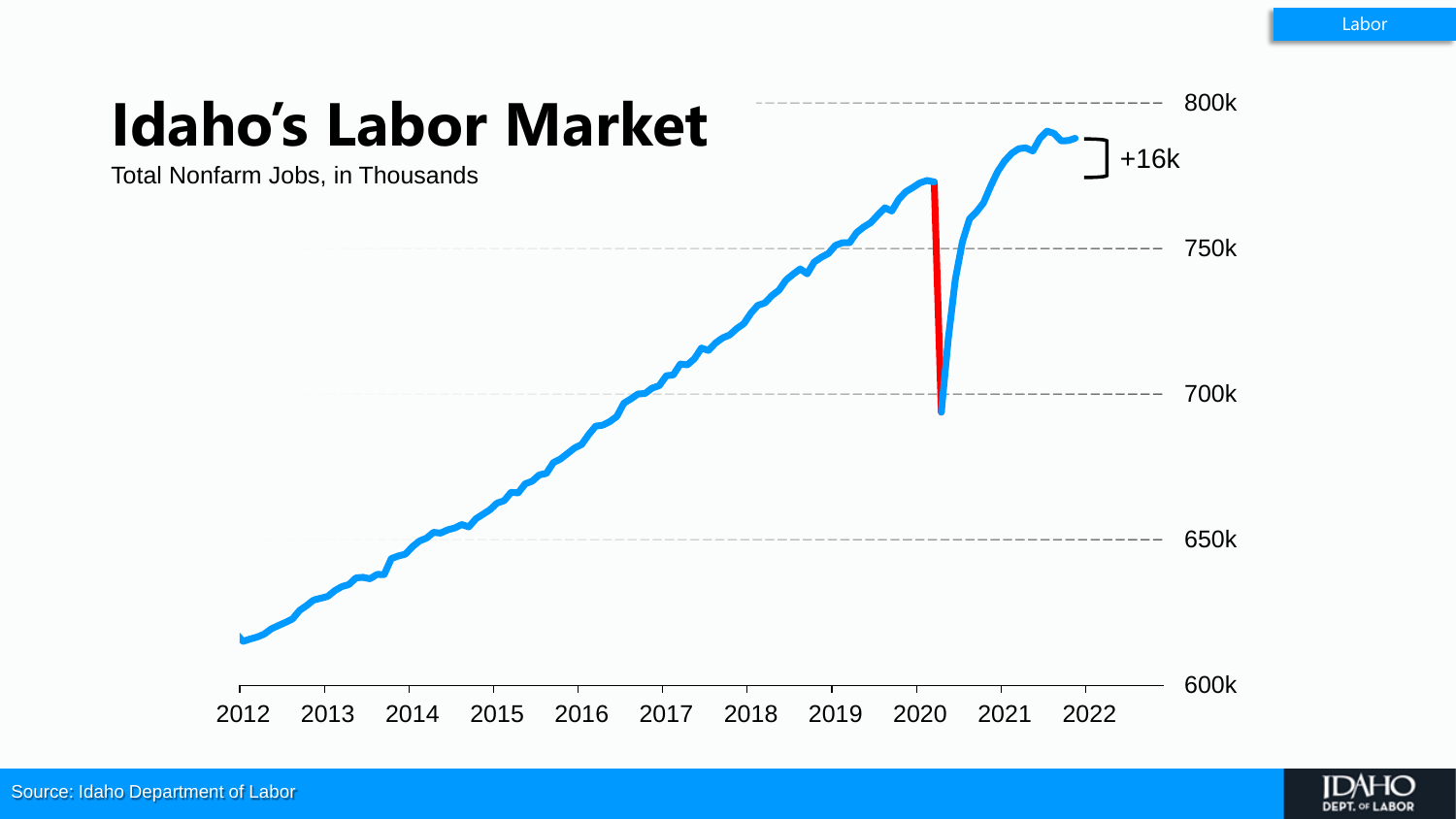

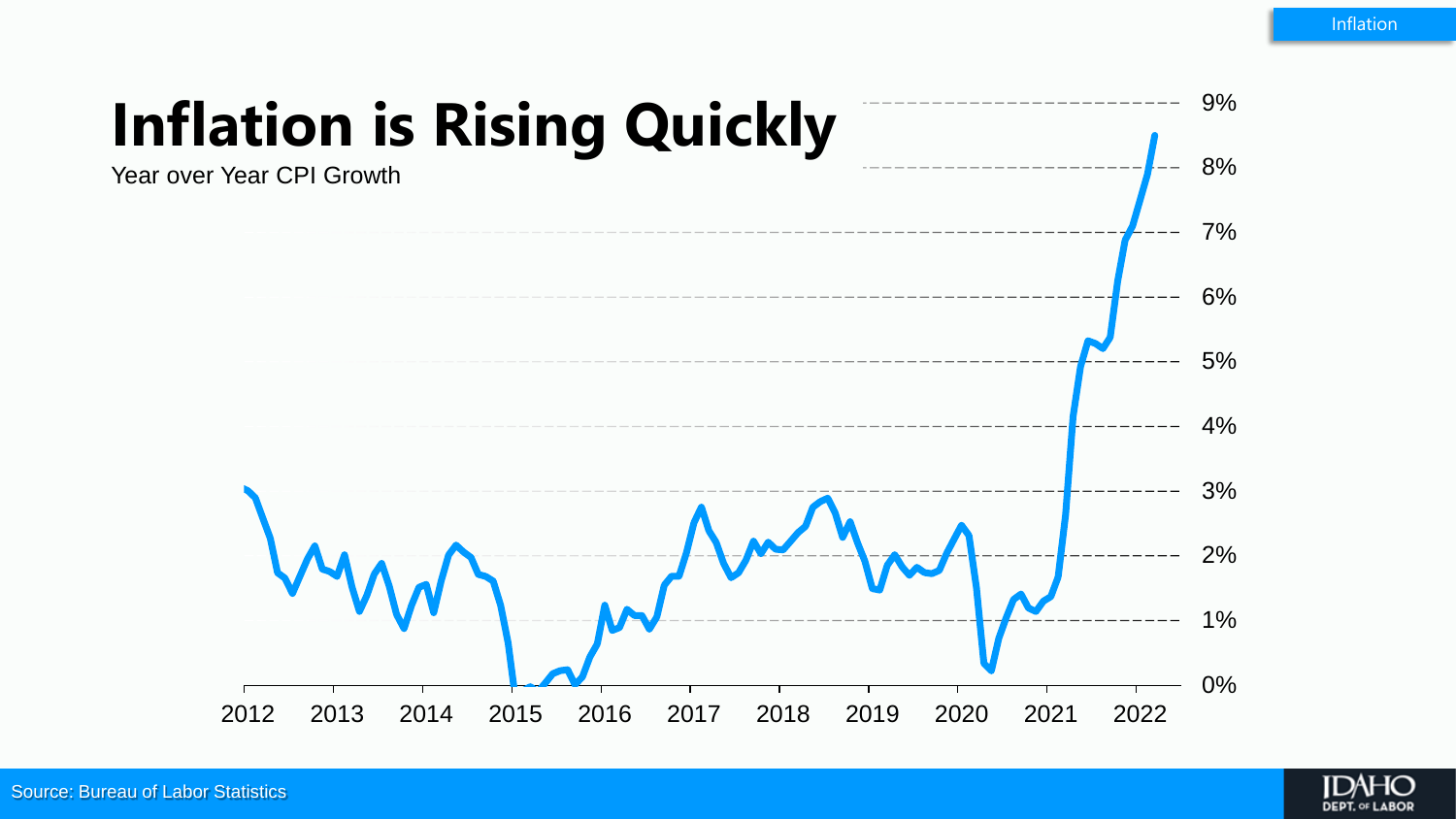

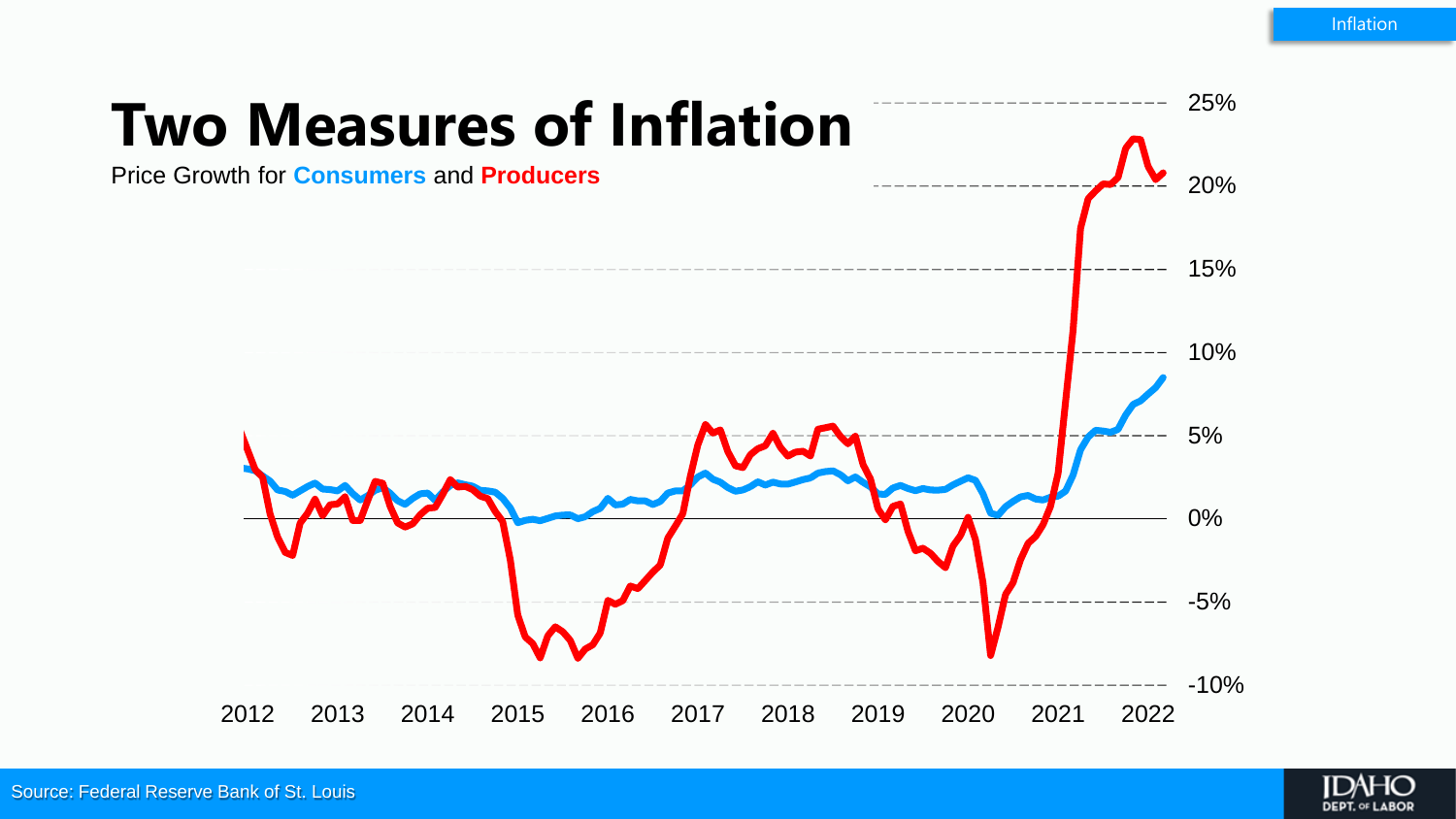1,400

## **Declining Home Construction**



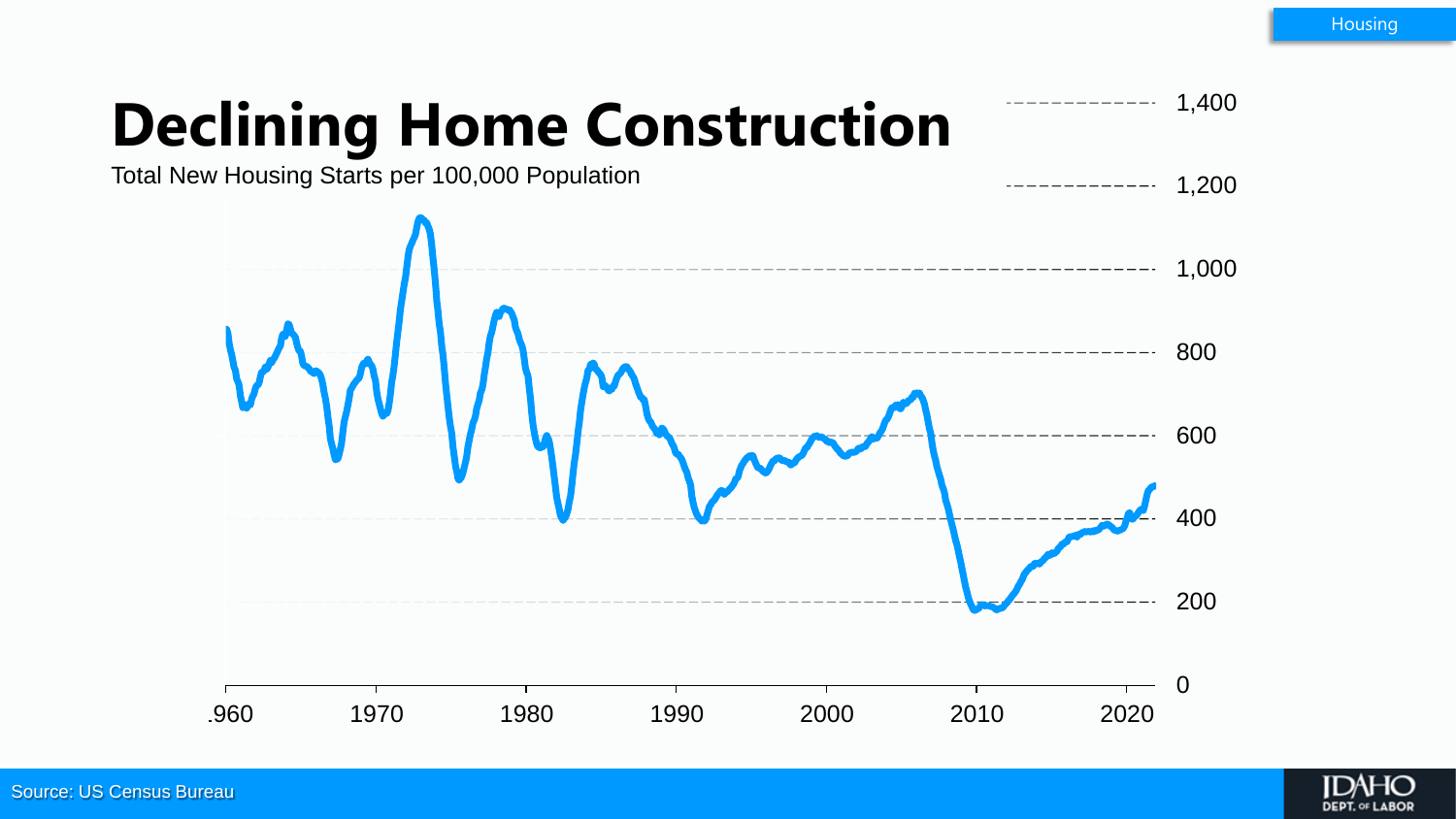# **Conclusion**

A few takeaways

- Demographics underpin everything, and they simply are not favorable
- Labor shortages may be chronic – there is a demographic reality!
- This is a new world: physical, rather than financial considerations are what limit us